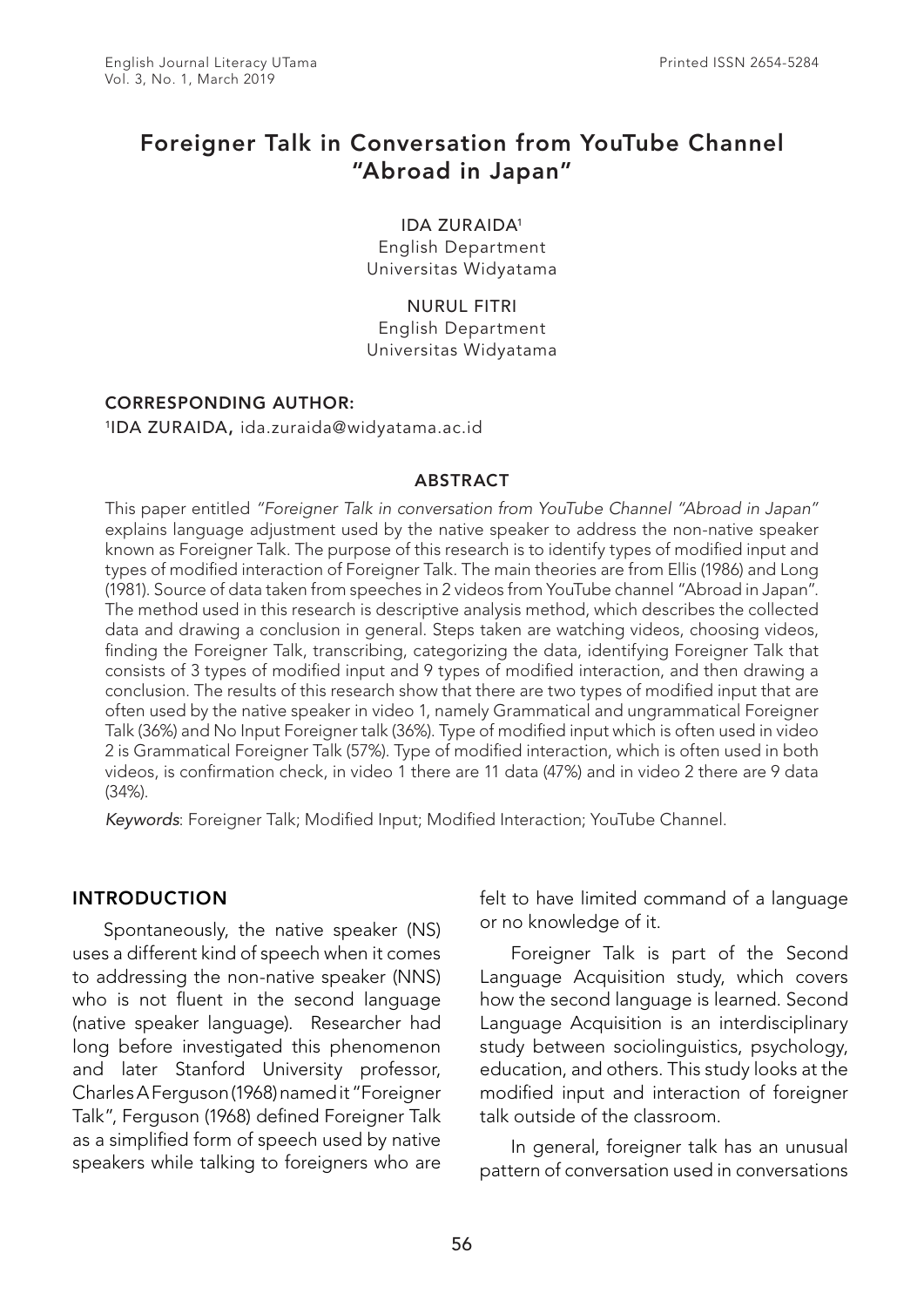among native speakers (NS) (Gass & Selinker, 2001: 261).

| NS speech        | Foreigner talk     |  |  |  |  |  |  |  |
|------------------|--------------------|--|--|--|--|--|--|--|
| $D'$ ya wanna go | Do you want to go? |  |  |  |  |  |  |  |
| No, I can't      | No, I cannot.      |  |  |  |  |  |  |  |

Table 1. Foreigner Talk

Ferguson (1975) describes Foreigner Talk at phonological level, characterized by slow delivery, clear articulation, pause, emphasis, loud volume, and excessive pronunciation, at the level of grammar, characterized by omission, expansion, and replacement. According to Ellis (1981) the Grammatical and ungrammatical Foreigner Talk, ungrammatical Foreigner Talk is marked socially, often implies a lack of respect from native speakers and less favored by learners. The ungrammatical Foreigner Talk is marked by the deletion of certain grammatical features such as copula *be*, modal verbs (for example, *can* and *must*) and articles, the use of the verb in a base form on the past tense, and the use of special constructs such as *'no + verb'.* There is no convincing proof that learners' errors come from the language that they are exposed to.

Various types of modifications as well as baseline talk of fellow speakers (Native Speaker) can be identified. Grammatical Foreigner Talk is the norm. First, the grammatical Foreigner Talk is delivered at a slower pace. Second, the input is simplified, Third, the grammatical language talk is sometimes organized, for example, is the use of full and not abbreviated forms (*"will not forget"* instead of *"won't forget"*). Foreigner Talk sometimes consists of the use of the language elaboration. It involves the extension of phrases and sentences to make the meaning clearer.

## Example 1

*Baseline Talk: You won't forget to buy the ice cream on your way home, will you?*

*Ungrammatical Foreigner Talk: No forget buying ice-cream, eh?*

*Grammatical Foreigner Talk: The ice-creamyou will not forget to buy it on your way homeget it when you are coming home, all right? (Ellis: 1997)*

Foreigner Talk has formal and functional characteristics. These formal characteristics also known as *modified input* and functional characteristics also known as *modified interaction*. Given the different modifications of inputs and interactions, also the types of grammatical and not grammatical inputs (Ellis: 1986, Long: 1983) Foreigner Talk divided into three types:

1. Foreigner talk consisting only modified interaction and has no modified input whether grammatical or non-grammatical.

2. Foreigner talk consists of modified interaction and modified input grammatical (no modified input non-grammatical)

3. Foreigner talk which consists of modified interaction and both modified input grammatical and non-grammatical

What type of Foreigner Talk happens is the result of various factors related to the topic of the conversation, the age of the participant (whether they are children, adolescents, or adults) and in particular, the learner's skills and the relationship with the native speaker.

Based on the types of Foreigner talk (Ellis: 1986, Long: 1983), *modified input* of Foreigner Talk consists of three namely:

1. Grammatical Foreigner Talk (Involves modifications in grammatical language rules).

2. Grammatical and ungrammatical Foreigner Talk (Involves grammatical and non-grammatical modifications)

3. No input of Foreigner Talk (Does not involve modification of grammatical and nongrammatical inputs)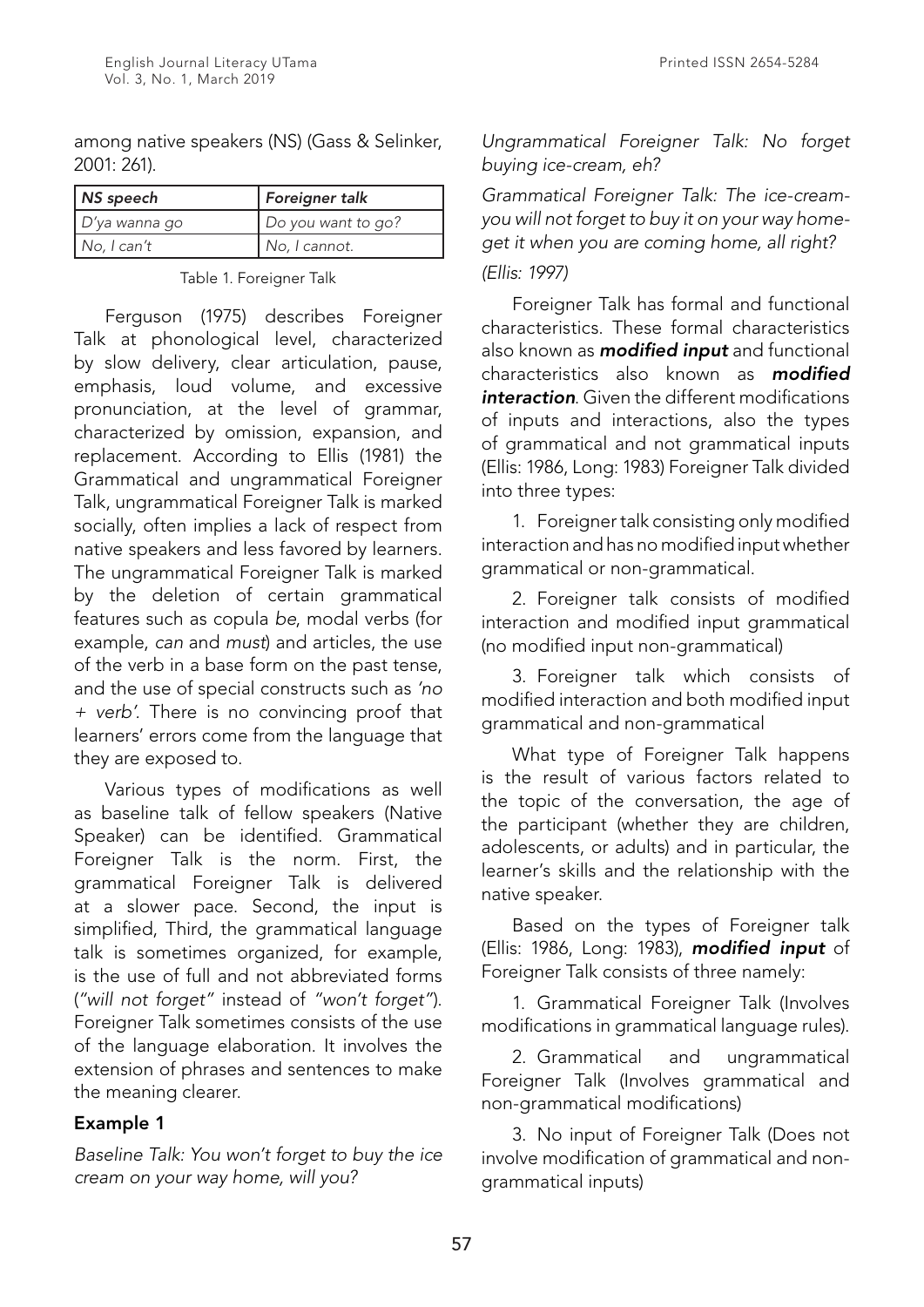## Example 2

*NNS: How have increasing food costs changed your eating habits?*

*NS: Well, we don't eat as much beef as we used to. We eat more chicken, and uh, pork and uh, fish, things like that.*

## *NNS: Pardon me?*

## *NS: We don't eat as much beef as we used to. We eat more chicken and uh, uh pork and fish...We don't eat beef very often. We don't have a steak like we used to.*

#### *NNS: Oh, okay.*

The types of modified input and interaction of foreigner talk in the above conversation can be detected quite easily. The modified input of foreigner talk applied by NS is grammatical of foreigner talk with the grammatical feature used is the elaborated language use. Elaborated language use is applied on the utterance, *"Well, we don't eat as much beef as we used to, we eat more chicken, and uh, pork and uh, fish, things like that "*. The utterance *"We eat more chicken, and uh, pork and uh, fish, things like that"*  is the elaboration of the previous utterance *"Well, we don't eat as much beef as we used*  *to",* but NNS still does not understand it then responds to *"pardon me"* for NS to repeat his words. NS finally repeated it *"We do not eat as much beef as we used to. We eat more chicken and uh, uh pork and fish ... ",* then NS add more explanation *"We do not eat beef very often. We do not have a steak like we used to"* to make the meaning clearer.

Krashen (1982: 27) argues that to succeed in the language acquisition process "comprehensible input" is necessary, i.e. input slightly beyond the level of the learner. This input must be real and appealing to the learner. It deals with conditions that the learner should be able to understand what is going on from the context of the interaction. In agreement with this, the modified input is important to make input comprehensible but modified interaction is more important because modified interaction occurs more consistently in Foreigner Talk. Following Long (1980: 81-83) claims *modified interaction*  refers to modifications to the interactional structures of NS-NNS discourse, and they are usually in the form of here and now topics, clarification requests, confirmation checks, repetition, and among others.

| No. | Type                           | Description                                                                                                             | Example                                             |
|-----|--------------------------------|-------------------------------------------------------------------------------------------------------------------------|-----------------------------------------------------|
|     | More "here and now"<br>topics  | Native-speaker refers to<br>objects/events which are<br>contiguous.                                                     | NS: What's that you are wearing?                    |
| 2   | More topic-initiating<br>moves | The native speaker starts<br>a conversational topic<br>by asking a question or<br>making a comment.                     |                                                     |
| 3   | More confirmation checks       | Utterances designed to<br>elicit confirmation that<br>a learner utterance has<br>been correctly heard or<br>understood. | NNS: I went to cinema. NS: The cinema?              |
| 4   | More comprehension<br>checks   | Attempts by the native<br>speaker to establish that<br>the learner is following<br>what he is saying.                   | NS: It was raining cats and dogs. Do you<br>follow? |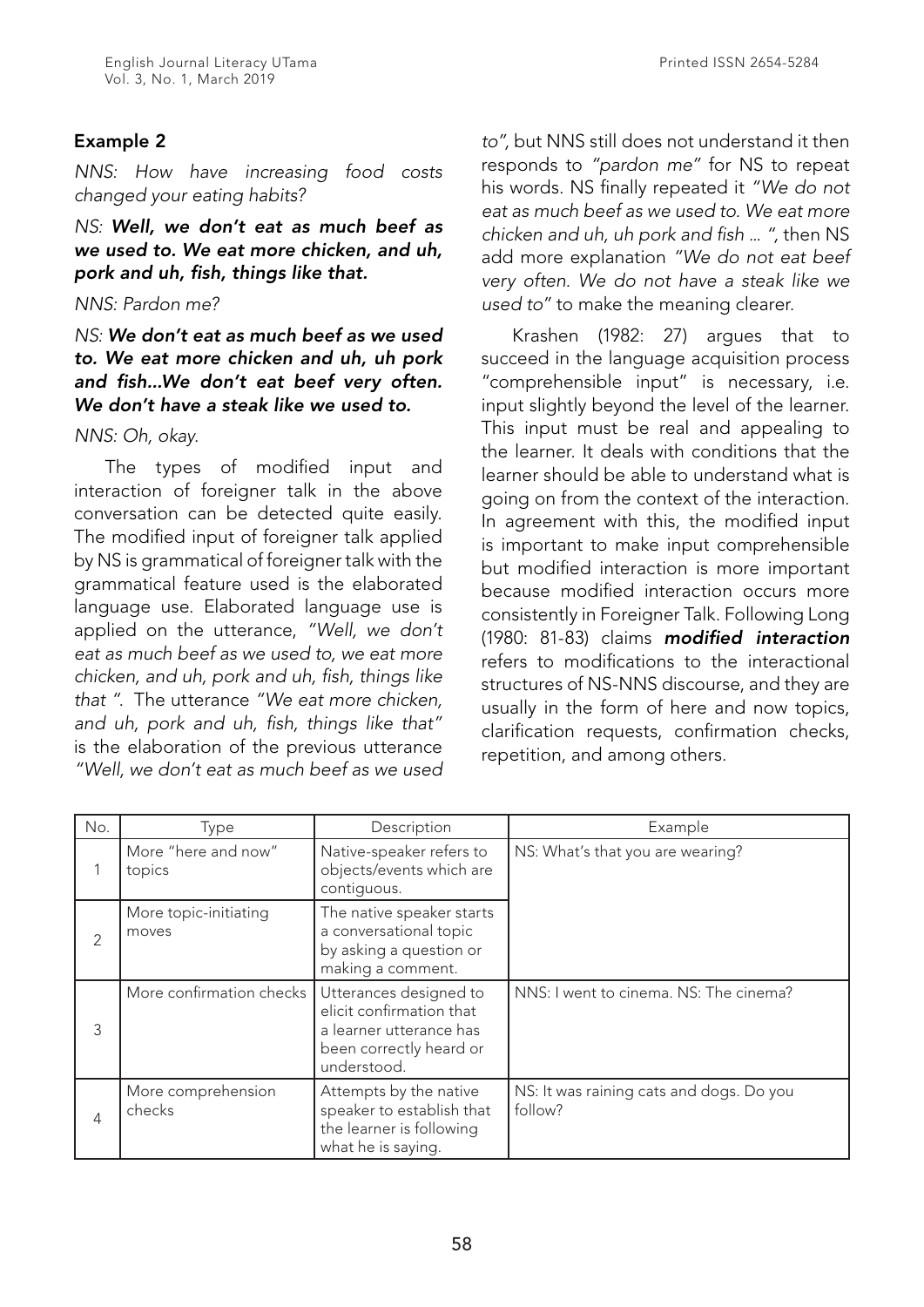| 5 | More clarification<br>requests | Utterances designed to<br>get the learner to clarify<br>an utterance which<br>has not been heard or<br>understood.                                   | NNS: She very high.<br>NS: Sorry?                                  |
|---|--------------------------------|------------------------------------------------------------------------------------------------------------------------------------------------------|--------------------------------------------------------------------|
| 6 | More self-repetitions          | The native speaker<br>repeats part or the<br>whole of his preceding<br>utterance.                                                                    | NNS: He got stuck in the window trying to get<br>in. He got stuck. |
| 7 | More other-repetitions         | The native speaker<br>repeats part or the whole<br>of the learner's previous<br>utterance without seeking<br>confirmation.                           | NNS: I went to the cinema.<br>NS: Yeah. You went to the cinema.    |
| 8 | More Expansions                | The native speaker<br>expands the learner's<br>previous utterance<br>by supplying missing<br>formatives or by<br>adding new semantic<br>information. | NNS: I wear a sweater.<br>NS: Yes, you are wearing a red sweater   |
| 9 | Shorter responses              | The native speaker<br>restricts the length of<br>his response to a learner<br>question or comment.                                                   |                                                                    |

Table 2. Modified interaction of Foreigner Talk

## Example 3

*NS: What classes are you taking at 10 o'clock? NNS: Sorry? 10 clock? NS: What classes at 10 o'clock? NNS: 10 o'clock, classes, uh...Science.*

From the above example, the conversation contains negotiation of meaning which is a modified interaction of the foreigner talk, there are two types of modified interaction found in the above example, they are clarification request and confirmation check performed by NNS. Clarification request and confirmation check are in the same utterance *"sorry? 10 clocks?"*. NNS asks clarification *"sorry? 10 clock?",* because the previous utterance of NS hasn't been heard or understood clearly. NNS makes a mistake in the words "10 clock ", then NS answer by clarifying the question as well as correcting the error of NNS *"What classes at 10 o'clock?"*  and finally from the negotiation of meaning, NNS understands the NS question and fixes its error by saying *"10 o'clock, classes, uh ... Science"*.

## **METHOD**

This study uses descriptive analysis method, the Descriptive analysis method is a method that serves to describe or give an overview of the object of research from data or samples collected as is and make conclusions in general. The authors categorize data based on video 1 and video 2, then describe modified input and modified interaction of Foreigner Talk used by the native speakers when speaking with non-native speakers from conversation found in video 1 and video 2 in the YouTube channel "Abroad in Japan".

The purpose of this study is to identify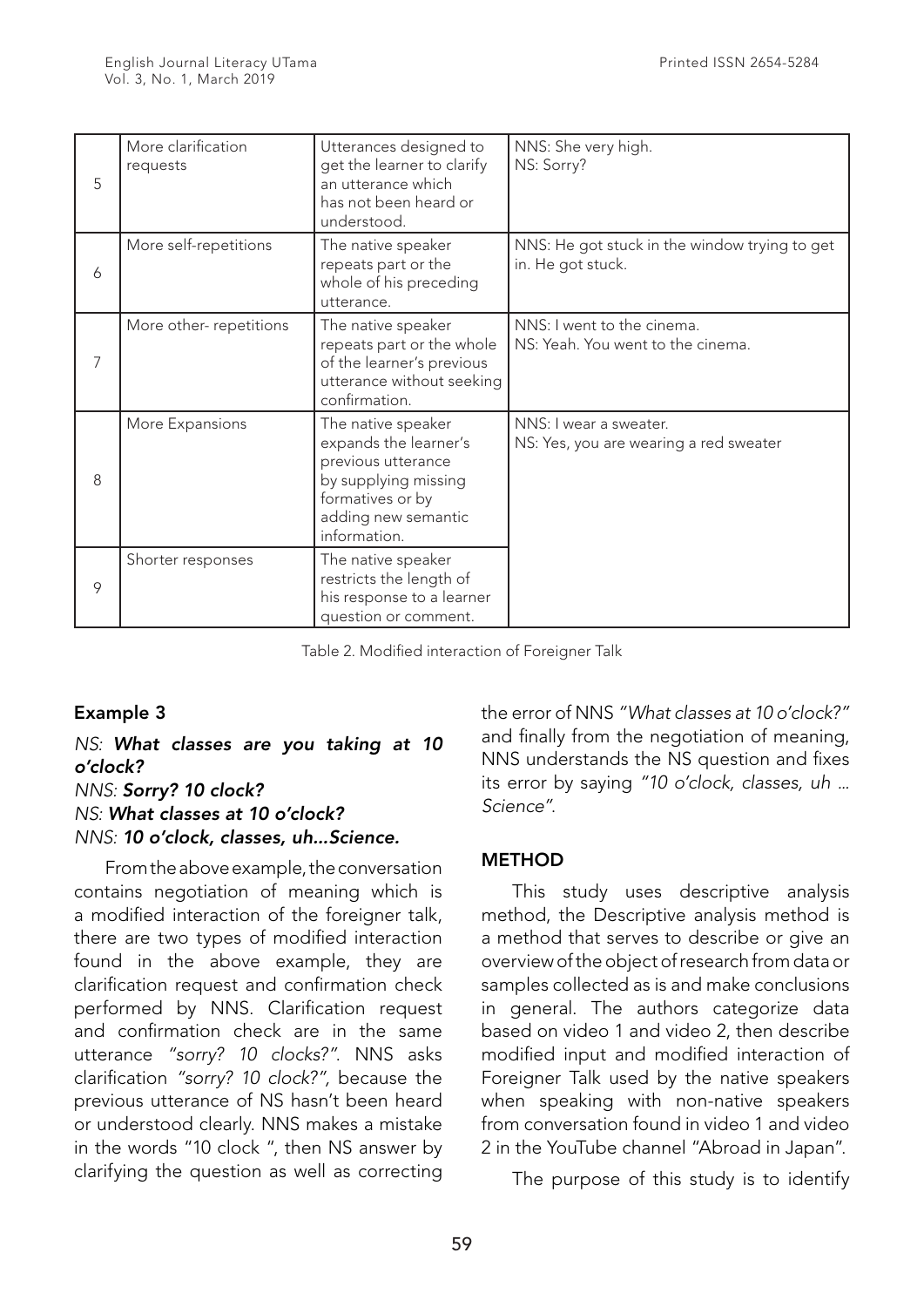data that addresses the following two general research questions:

1. What types of modified input of foreigner talk used by the native speaker in conversation in video 1 and video 2 on YouTube channel "Abroad in Japan"?

2. What types of modified interaction of foreigner talk found in conversation in video 1 and video 2 on YouTube channel "Abroad in Japan"?

The data were collected from two videos taken from the YouTube channel "Abroad in Japan" The steps taken in analyzing data on this thesis are as follows:

1. Watching videos on the YouTube channel "Abroad in Japan"

2. Choosing videos which have a conversation between native speakers and non-native speakers. There are 2 videos selected, Video 1 titled *"Japanese Thought on Foreign Chocolate"* and video 2 titled *"Japanese Guy Vs English"*

3. Find Foreigner Talk in a conversation in video 1 and video 2

4. Write Foreigner Talk transcripts that have been found in video 1 and video 2.

5. Categorize data based on video 1 and video 2

6. Identify the Foreigner Talk based on modified input and modified interaction of Foreigner Talk

7. Draw a conclusion in accordance with existing data.

## RESULTS AND DISCUSSION

Description of video 1: In the video entitled "Japanese Thought on Foreign Chocolate", Chris (NS) meets Natsuki (NNS) to answer many questions from viewers of Youtube Channel "Abroad in Japan" who are curious about Japanese opinion on chocolates, especially chocolates from outside Japan. Natsuki will compare four of the world's branded chocolate products; Cadbury Dairy Milk from the UK, Lindt from Switzerland, Hersey's from America and The Chocolate from Japan, Natsuki will use a blindfold and give a score of 1 (lowest) to 10 (premium).

## Data 1

Situation: Chris (NS) asks Natsuki (NNS) to try the first chocolate.

*NS: ready?*

*NNS: yeah*

## *NS: chocolate time! so these are the four different chocolates that you will try, today you will decide which one is the best, which one is the number one chocolate*

*NNS: ung (Japanese meaning yeah) NS: and we want you to try them without looking to put on this visual disabling units, there you go! the first one (giving the plate to Natsuki) okay, go!*

*NNS: Katta (Japanese meaning hard)*

*NS: It's hard?*

*NNS: Hard... Milky*

## *NS: Milky taste?*

*NNS: ung (yeah) long sweet, sweet, long time Sweet oh it's good.*

#### *NS: it's good?*

*NNS: ung (yeah) NS: One to ten?*

*NSS: Nine*

*NS: Nine! Nine out of ten! okay Wow!*

The type of modified input in data 1 is only a grammatical foreign talk, there are two features of the grammatical foreign talk applied by Chris (NS), No contraction and Elaborated Language Use, both in the same speech *"chocolate time! so these are the four different chocolates that you will try, today you will decide which one is the best, which one is the number one chocolate"*, No contraction is the use of basic sentences with no contractions such as, "you'll try"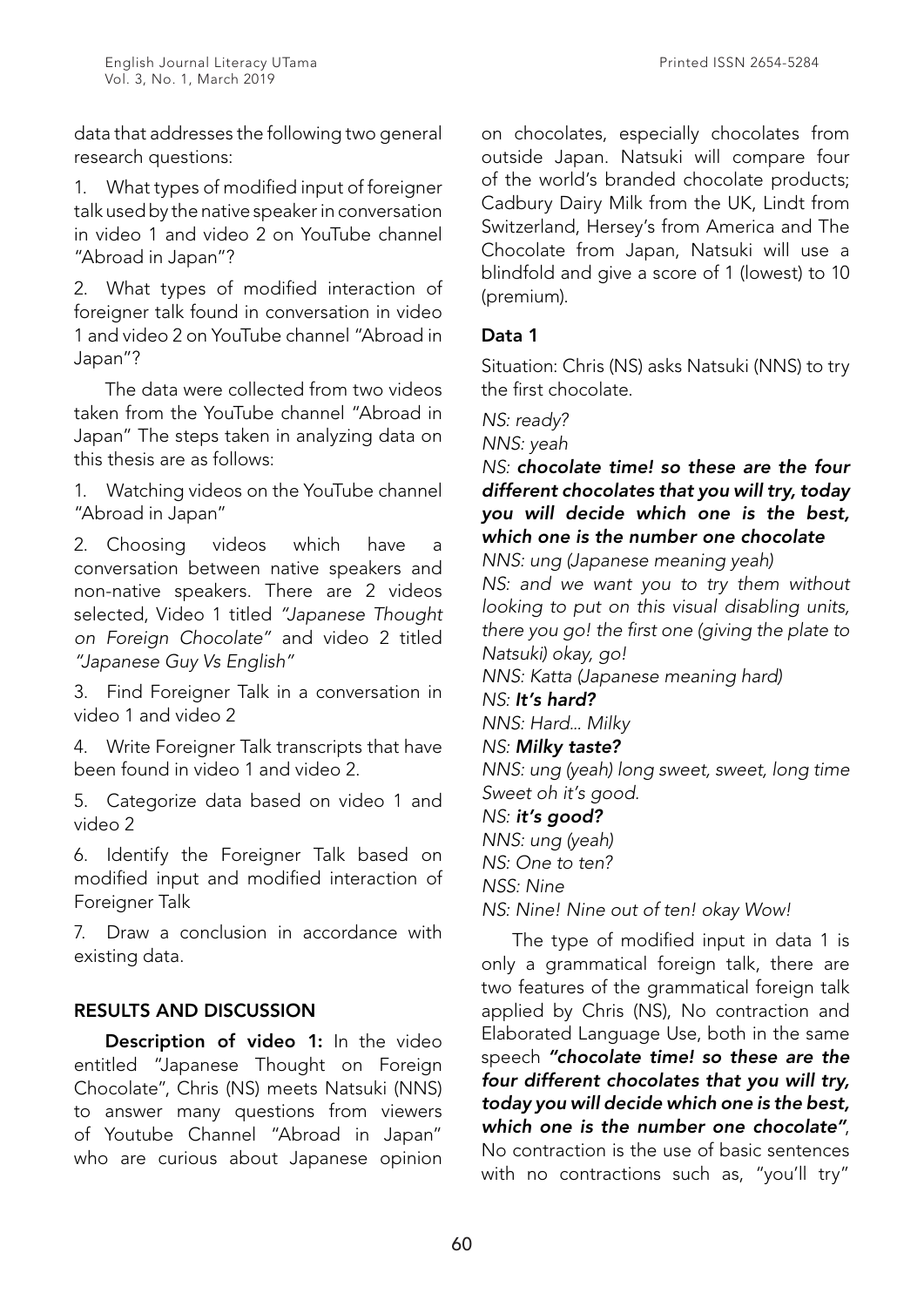rather than "you will try" then "you'll decide" instead of "you will decide". Elaborated language use occurs in speech *"today you will decide which one is the best, which one is the number one chocolate."* the phrase *"which one is the number one chocolate"* is the elaboration of the previous phrase *"today you will decide which one is the best"*

The type of modified interaction used by NS in data 1 is one, namely confirmation checks. Confirmation checks are found in 3 utterances in order to negotiate the meaning. The first Confirmation check is *"it's hard?"* where NS wanted to make sure if NNS word was "hard" as NNS had earlier said Katta (meaning hard in Japanese), then NNS agreed by responding "hard" added with "milky", "Hard,,, Milky" so NS did the second confirmation check *"milky taste"*? and NNS answered yes followed by a new statement "ung (yes in Japanese), long sweet, sweet... long time Sweet oh it's good" and NS did confirmation for the third time "it's good?" and NNS answered yes "ung" (yes in Japanese).

## Data 2

Situation: Chris (NS) asks Natsuki (NNS) which chocolate brand is the first chocolate.

*NS: which chocolate do you think it is? NNS: UK style, Cadbury... Cadbury NS: okay... okay NNS: Cadbury*

*NS: I won't tell you, I won't tell you until the end.*

The type of modified input of foreigner talk used by Chris (NS) in the above conversation is only grammatical foreigner talk. The grammatical foreigner talk feature that is applied is a basic sentence. The basic sentence in data 2 occurs in the first sentence *"which chocolate do you think it is?"* which is the complete basic question sentence

without removal of the auxiliary verb "do" and correct wh-question structure.

There is one type of modified interaction of foreigner talk found in data 2, namely selfrepetition. Self-repetition applied in two utterances, the first is *"okay... okay"* where NS repeated the word "okay", then the second *"I won't tell you, I won't tell you until the end"* where NS repeated the whole first sentence" I won't tell you ".

# Data 3

Situation: Natsuki (NNS) tries the second chocolate.

*NS: okay next chocolate here we go (while giving the chocolate) NNS: uh? (confuse face) NS: haha why you confuse? NNS: Uh? strange taste NS: yeah, why is it strange? NNS: mixed taste NS: mixed flavor? NNS: mmm yeah NS: milky? NNS: milky and berry NS: milky and berry, No berry NNS: fruit fruit? NS: nope just milk chocolate NNS: just milk? NS: yeah NNS: mmm seven NS: seven? NNS: mmm*

Conversation in data 3 does not have any modified input of foreigner talk, either grammatical foreigner talk or ungrammatical foreigner talk. The above conversation only has modified interaction.

The type of modified interaction of foreigner talk used by NS in data 3 is two, confirmation check and other repetition. Confirmation check applied in two utterances, the first Confirmation check is *"mixed flavor?"* NNS said earlier "mixed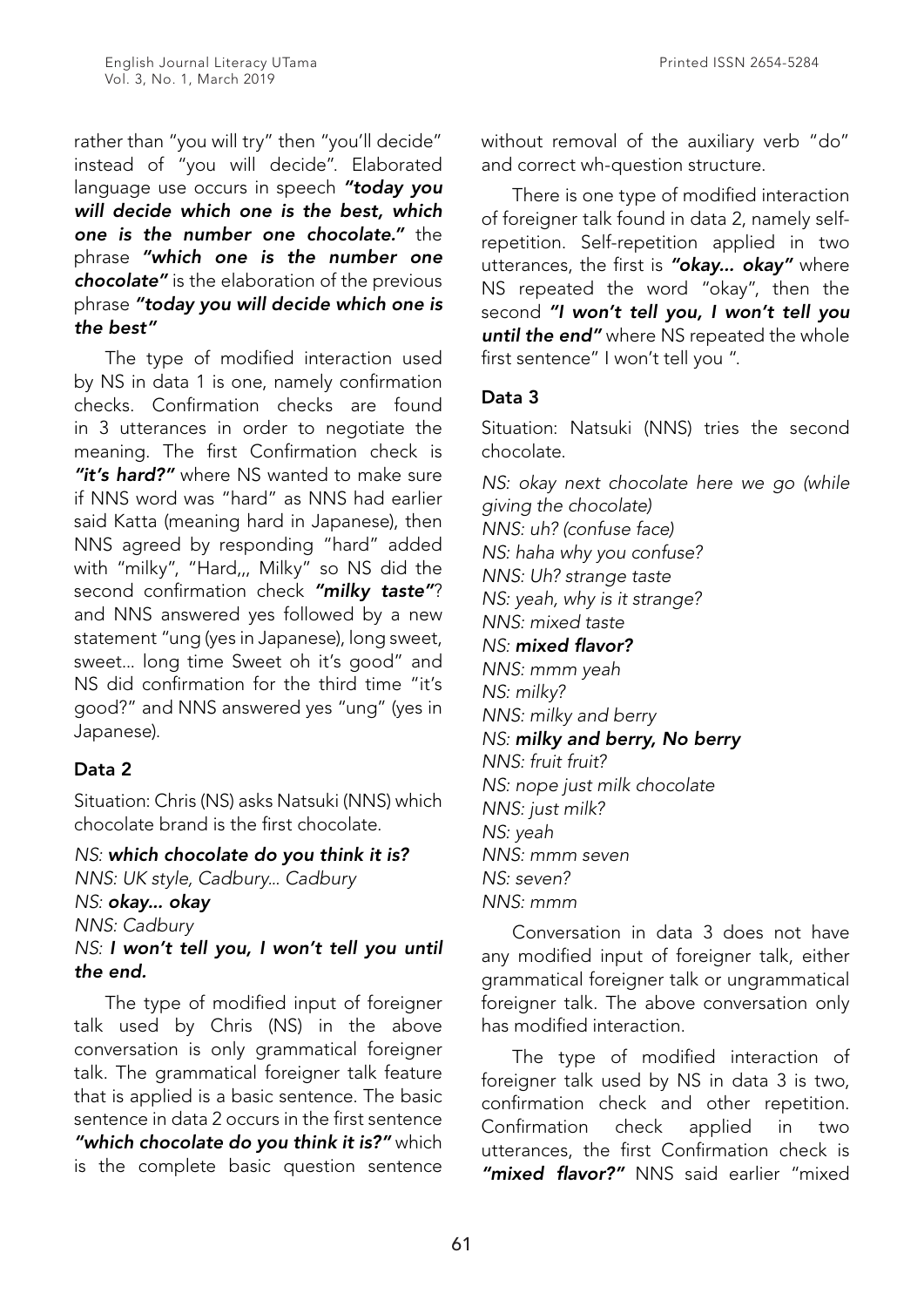taste", this conversation contains negotiation of meaning NS asked whether the NNS mean by saying the mixed taste is mixed flavor then NNS replied, "mmm yeah". The second confirmation check is NS confirm the meaning of the previous NNS' sentence which is not understood or not heard clearly by NS before NNS said "mmm seven" then NS confirm "seven?". Other repetition can apply in utterance *"milky and berry, No berry"* in which NS repeated the entire previous NNS' words "milky and berry" without asking for confirmation.

| Modification            | Types                                              |            | Data           |            |           |            |            |            |            |            |            |            |            |            |           |                |
|-------------------------|----------------------------------------------------|------------|----------------|------------|-----------|------------|------------|------------|------------|------------|------------|------------|------------|------------|-----------|----------------|
|                         |                                                    |            | $\overline{2}$ | 3          | 4         | 5          | 6          | 7          | 8          | $\circ$    | 10         | 11         | 12         | 13         | 14        | Total          |
|                         | No Input Foreigner Talk                            |            |                | $\sqrt{}$  |           | $\sqrt{ }$ |            | $\sqrt{ }$ |            |            |            | $\sqrt{ }$ | $\sqrt{ }$ |            |           | 5              |
| Modified                | Grammatical Foreigner Talk                         |            | $\sqrt{ }$     |            | $\sqrt{}$ |            |            |            |            |            |            |            |            | $\sqrt{ }$ | $\sqrt{}$ | $\overline{4}$ |
| Input                   | Grammatical and<br>Ungrammatical Foreigner<br>Talk |            |                |            |           |            | $\sqrt{ }$ |            | $\sqrt{ }$ | $\sqrt{ }$ | $\sqrt{ }$ |            |            |            | $\sqrt{}$ | 5              |
|                         | "Here" and "Now" Topic                             |            |                |            |           |            |            |            |            |            |            |            |            |            | $\sqrt{}$ | $\mathbf{1}$   |
|                         | Topic Initiating Move                              |            |                |            |           |            |            |            |            |            |            |            |            |            |           | $\mathbf 0$    |
|                         | Confirmation Check                                 | $\sqrt{ }$ |                | $\sqrt{ }$ | $\sqrt{}$ | $\sqrt{ }$ | $\sqrt{}$  | $\sqrt{ }$ | $\sqrt{ }$ | $\sqrt{ }$ | $\sqrt{ }$ |            | $\sqrt{ }$ | $\sqrt{ }$ |           | 11             |
|                         | Comprehension Check                                |            |                |            |           |            |            |            |            |            |            |            |            |            |           | $\overline{0}$ |
| Modified<br>Interaction | Clarification Request                              |            |                |            |           |            | $\sqrt{ }$ | $\sqrt{ }$ | $\sqrt{ }$ |            | $\sqrt{ }$ |            |            | $\sqrt{ }$ |           | 5              |
|                         | Self-Repetition                                    |            | $\sqrt{ }$     |            |           |            |            |            |            |            |            | $\sqrt{ }$ |            |            |           | $\overline{2}$ |
|                         | Other Repetition                                   |            |                | $\sqrt{}$  |           |            |            |            |            | $\sqrt{}$  |            |            |            | $\sqrt{ }$ |           | 3              |
|                         | Expansion                                          |            |                |            |           |            |            |            |            |            |            |            |            |            |           | $\Omega$       |
|                         | Shorter Response                                   |            |                |            | $\sqrt{}$ |            |            |            |            |            |            |            |            |            |           | 1              |

*Table 3. Results of 14 data taken from Video 1*

Description of video 2: Chris (NS) records Natsuki's (NNS) activity while learning English online with a tutor named Charlie (NS), Natsuki is learning English to prepare for going London in the next 2 months with Chris, Chris rarely met with Natsuki so he cannot teach him intensively.

## Data 16

Situation: Natsuki's English skills (NNS) still need to be improved because he wants to go to London, therefore Natsuki (NNS) learns English online with a tutor named Charlie (NS).

#### *NS: Can I call you Natsuki?*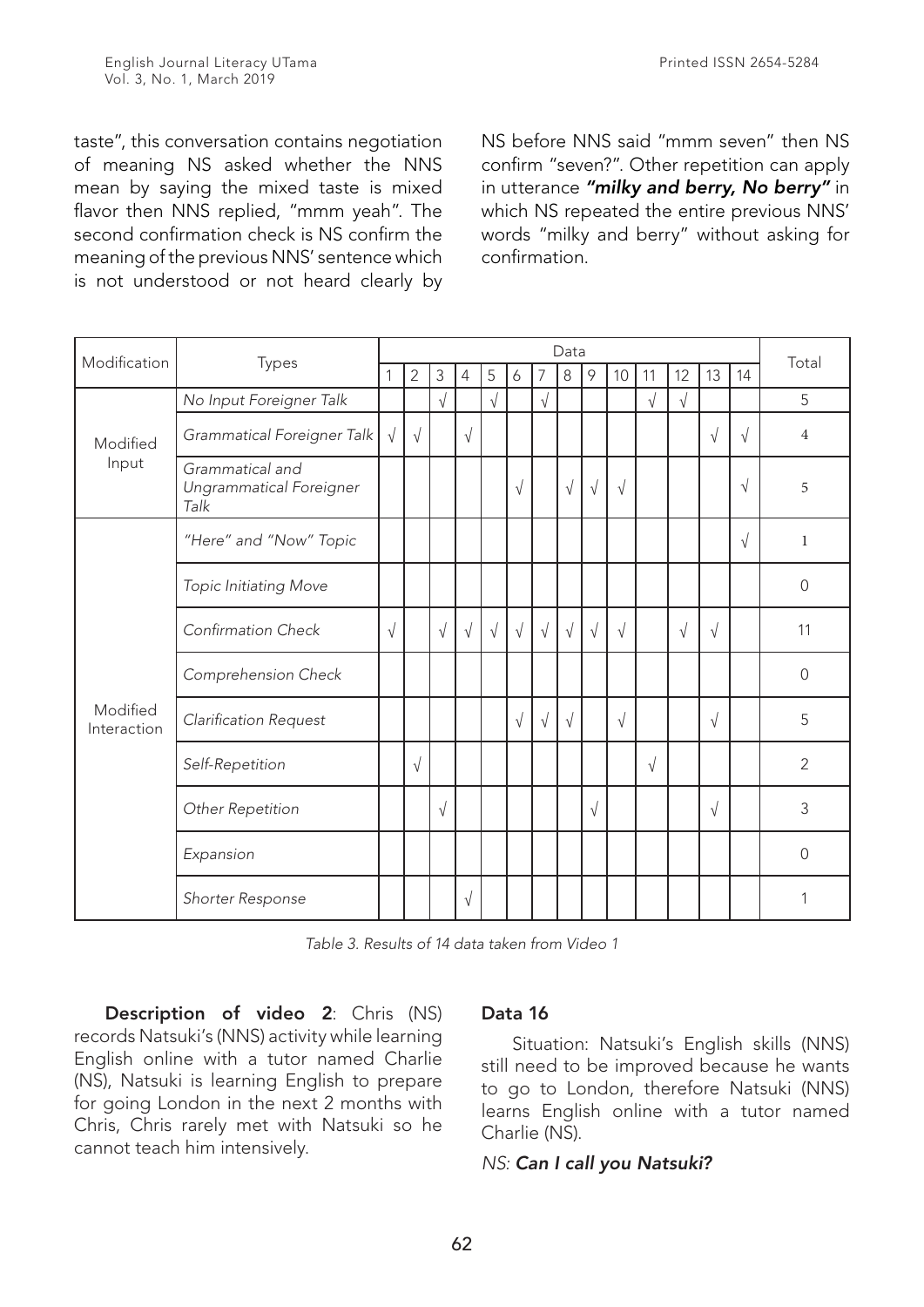Printed ISSN 2654-5284

*NNS: Natsuki (pointing himself), my name is Natsuki*

#### *NS: Natsuki, nice to meet you, Natsuki*

*NS: I hear, that you are going to England soon, yeah?*

*NNS: yeah*

The type of modified input of foreigner talk used by Charlie (NS) in the above conversation is only grammatical foreigner talk. The grammatical foreigner talk features applied are a basic sentence, no contraction and topic moving to the beginning. The basic sentence found in the first sentence "can I call you Natsuki?" which is a completely basic question sentence without the removal of the auxiliary verb "can" and following the correct structure of the question sentence. The next feature is No contraction applied to the sentence "I hear that you are going to England soon, yeah?" which NS use "you're" instead of "you are". The last grammatical foreigner talk feature in the 16th data is the topic moving to the beginning, found in the expression "Natsuki, nice to meet you, Natsuki" in which NS mentions Natsuki's name first, to show that he is talking about Natsuki whom he likes to meet.

The types of modified interaction used by Charlie (NS) in the above conversations are two namely topics initiating move and selfrepetition. Topic initiating found in asking "can I call you Natsuki?" when NS starts a conversation by asking Natsuki (NNS). Selfrepetition found in the utterance "Natsuki, nice to meet you, Natsuki", in which NS repeats part of his word, that is to repeat the name of Natsuki 2 times.

## Data 17

## *NS: you need to probably get a taxi, don't you?*

*NNS: aahh get a taxi yeah*

*NS: so, I think it would be good if we role play NNS: hmm ok*

*NS: Me… being a taxi driver… and you…* 

#### *are the person who needs the taxi*

Situation: Charlie (NS) knows that Natsuki (NNS) is going to London, he asks him to do a role-play if Natsuki will use a taxi in London.

From the above conversation, the type of modified input of foreigner talk used by NS is grammatical foreigner talk, while its features are by using question tag and fewer/ no contraction. The question tag is in the speech, "you need to probably get a taxi, do not you? This speech has 2 sentences. The first sentence is a statement in the form of a positive sentence and the second sentence is a question in negative form. The next feature is the fewer / no contractions found in the speech "so I think it would be good if we role play" and "Me ... being a person who needs the taxi, … and you… are the person who needs the taxi". The first sentence is a complete basic sentence with no contraction, using "it would" rather than "it'd" and in the second sentence also use no contraction, "you are" is used instead of "you're".

There is one type of modified interaction of foreigner talk found in the above conversation namely expansion. This expansion has seen clearly in the expression "Me ... being a taxi driver ... and you ... are the person who needs the taxi" which the NS does not directly say "you need the taxi" but expand the sentence by adding "you are the person".

There is one type of modified interaction of foreigner talk found in the above conversation namely expansion. This expansion has seen clearly in the expression "Me ... being a taxi driver ... and you ... are the person who needs the taxi" which the NS does not directly say "you need the taxi" but expand the sentence by adding "you are the person".

## Data 18

Situation: Charlie (NS) and Natsuki (NNS) do a role-play, Charlie serves as taxi man and Natsuki as passengers.

## *NS: I'm a taxi man, so I'm sitting in my car,*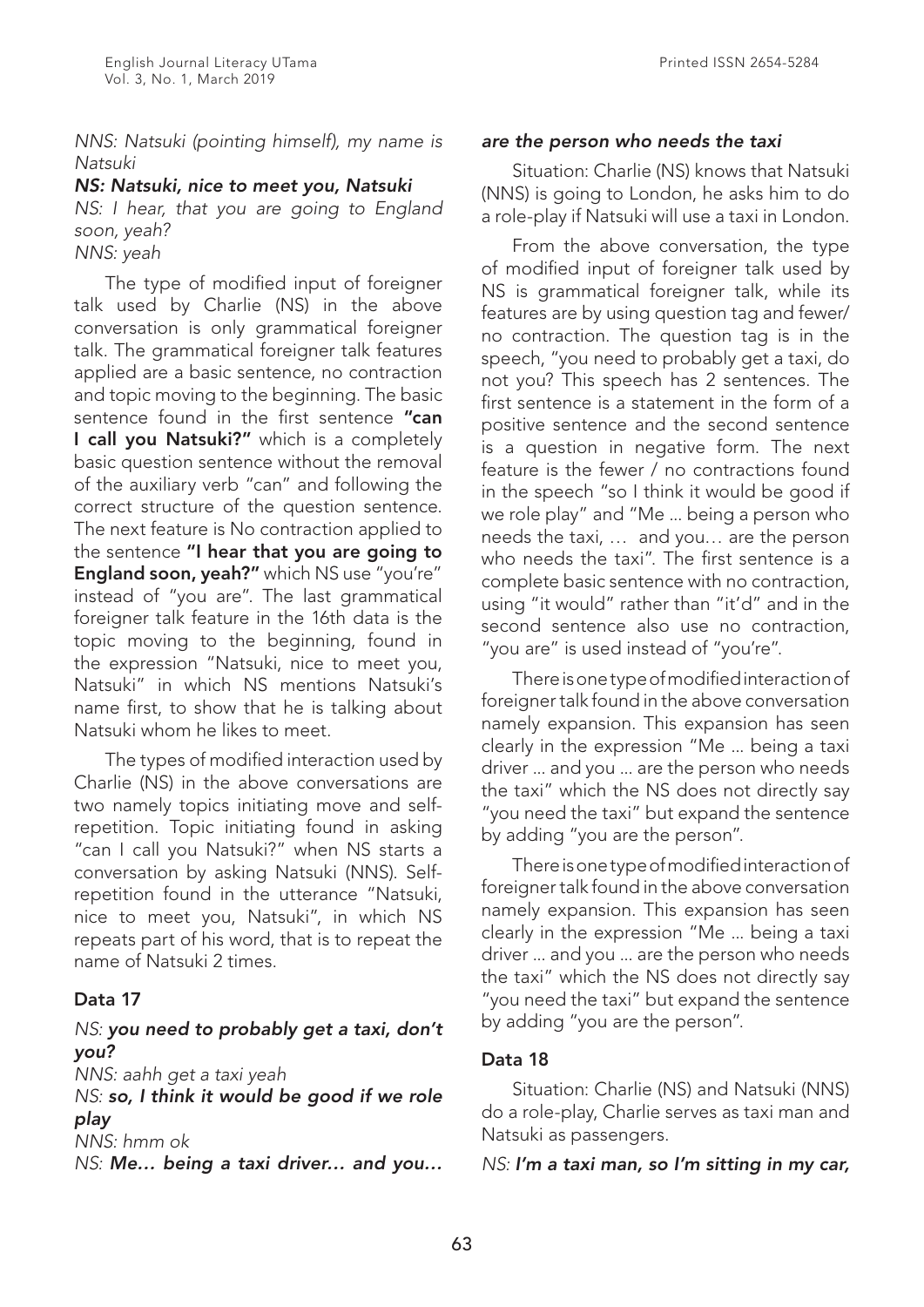*NNS: yeah… hello NS: Hi mate, you all right? NNS: yeah I can ride, I wa.. NS: you WHAT? (exaggerating intonation) NNS: I want to ride; I need to ride Lo... London NS: You need a ride to London? NNS: I need a ride to London NS: all right*

The type of modified input of foreigner talk in the above conversation is grammatical foreigner talk and ungrammatical foreigner talk. The modification of grammatical foreigner talk on data 18 has two features, namely elaborated language use, and uninverted question. Elaborated language use is found in utterance *"I'm a taxi man, so I'm* 

*sitting in my car, waiting"*, the utterance "so I'm sitting in my car, waiting", is the elaboration of the previous sentence "I'm a taxi man ". The un-inverted question found in data 18 is *"You need a ride to London?"*, This question is called un-inverted question because it is preceded by the subject "you" and does not follow the "do + Subject" question pattern. The modification of ungrammatical input in data 18 has one feature: exaggerating intonation. Exaggerating intonation is in speech *"you WHAT?"* which is the excessive use of intonation of the word what.

There are two types of modified interaction of foreigner talk found from the above conversations; topic initiating moves and confirmation checks. Topic initiating

|                         | Types                                                 | Data      |            |            |           |           |            |            |            |           |            |            |            |            |            |            |           |                |
|-------------------------|-------------------------------------------------------|-----------|------------|------------|-----------|-----------|------------|------------|------------|-----------|------------|------------|------------|------------|------------|------------|-----------|----------------|
| Modification            |                                                       | 15        | 16         | 17         | 18        | 19        | 20         | 21         | 22         | 23        | 24         | 25         | 26         | 27         | 28         | 29         | 30        | Total          |
|                         | No Input<br>Foreigner Talk                            |           |            |            |           |           |            |            | $\sqrt{}$  |           |            | $\sqrt{}$  |            |            |            |            |           | $\overline{2}$ |
| Modified                | Grammatical<br>Foreigner Talk                         | $\sqrt{}$ | $\sqrt{}$  | $\sqrt{ }$ |           | $\sqrt{}$ |            |            |            | $\sqrt{}$ | $\sqrt{ }$ |            |            |            | $\sqrt{ }$ |            | $\sqrt{}$ | 8              |
| Input                   | Grammatical<br>and<br>Ungrammatical<br>Foreigner Talk |           |            |            | $\sqrt{}$ |           | $\sqrt{}$  | $\sqrt{ }$ |            |           |            |            | $\sqrt{}$  | $\sqrt{ }$ |            | $\sqrt{}$  |           | 6              |
|                         | "Here" and<br>"Now" Topic                             |           |            |            |           | $\sqrt{}$ | $\sqrt{}$  |            |            |           |            |            |            |            |            |            |           | $\overline{2}$ |
|                         | Topic Initiating<br>Move                              | $\sqrt{}$ | $\sqrt{}$  |            | $\sqrt{}$ |           |            |            |            |           |            | $\sqrt{}$  |            |            |            |            |           | $\overline{4}$ |
|                         | Confirmation<br>Check                                 |           |            |            | $\sqrt{}$ |           | $\sqrt{ }$ | $\sqrt{ }$ | $\sqrt{ }$ |           | $\sqrt{ }$ | $\sqrt{}$  | $\sqrt{ }$ | $\sqrt{ }$ |            | $\sqrt{ }$ |           | 9              |
|                         | Comprehension<br>Check                                |           |            |            |           |           |            |            |            |           |            |            |            |            |            |            |           | $\mathbf 0$    |
| Modified<br>Interaction | Clarification<br>Request                              |           |            |            |           |           |            | $\sqrt{ }$ |            |           |            |            |            |            |            |            |           | 1              |
|                         | Self-Repetition                                       |           | $\sqrt{ }$ |            |           |           |            |            |            |           | $\sqrt{}$  |            | $\sqrt{}$  |            |            |            |           | 3              |
|                         | Other<br>Repetition                                   | $\sqrt{}$ |            |            |           |           |            |            |            | $\sqrt{}$ |            | $\sqrt{ }$ |            | $\sqrt{}$  | $\sqrt{ }$ |            | $\sqrt{}$ | 6              |
|                         | Expansion                                             |           |            | $\sqrt{ }$ |           |           |            |            |            |           |            |            |            |            |            |            |           | 1              |
|                         | Shorter<br>Response                                   |           |            |            |           |           |            |            |            |           |            |            |            |            |            |            |           | $\overline{0}$ |

*Table 4. Results of 16 data taken from Video 2*